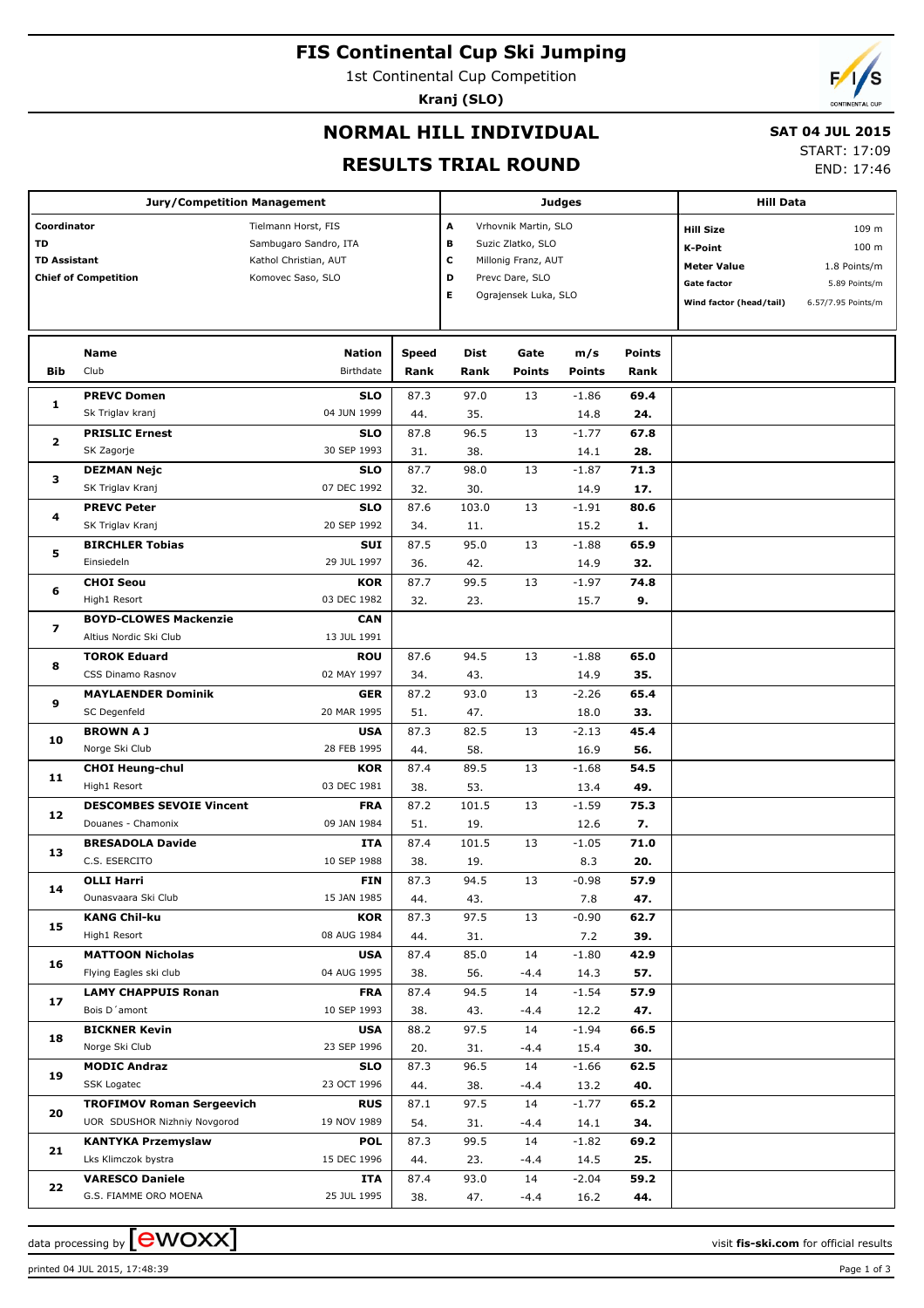# **FIS Continental Cup Ski Jumping**

1st Continental Cup Competition

**Kranj (SLO)**



## **NORMAL HILL INDIVIDUAL**

## **SAT 04 JUL 2015**

**RESULTS TRIAL ROUND**

| START: 17:09 |  |
|--------------|--|
|--------------|--|

END: 17:46

|            | Name                                          | Nation                    | Speed       | Dist        | Gate         | m/s             | Points      |  |
|------------|-----------------------------------------------|---------------------------|-------------|-------------|--------------|-----------------|-------------|--|
| <b>Bib</b> | Club                                          | Birthdate                 | Rank        | Rank        | Points       | <b>Points</b>   | Rank        |  |
|            | <b>OJALA Juho</b>                             | <b>FIN</b>                | 87.0        | 83.0        | 14           | $-2.02$         | 41.1        |  |
| 23         | Kuusamon erae-veikot                          | 17 MAR 1995               | 56.         | 57.         | $-4.4$       | 16.1            | 58.         |  |
|            | <b>SHUVALOV Alexander</b>                     | <b>RUS</b>                | 87.2        | 89.5        | 14           | $-2.09$         | 53.3        |  |
| 24         |                                               | 30 NOV 1992               | 51.         | 53.         | $-4.4$       | 16.6            | 52.         |  |
| 25         | <b>KOBAYASHI Ryoyu</b>                        | <b>JPN</b>                |             |             |              |                 |             |  |
|            | Morioka Chuo High School                      | 08 NOV 1996               |             |             |              |                 |             |  |
| 26         | <b>KORNILOV Denis</b>                         | <b>RUS</b>                | 87.3        | 95.5        | 14           | $-1.57$         | 60.0        |  |
|            | Sdushor N. Novgorod Dinamo                    | 17 AUG 1986               | 44.         | 40.         | $-4.4$       | 12.5            | 43.         |  |
| 27         | <b>CECON Federico</b>                         | ITA                       | 88.1        | 98.5        | 14           | $-1.44$         | 64.3        |  |
|            | GRUPPO SCIATORI FIAMME GIALLE                 | 11 JUN 1994               | 25.         | 29.         | $-4.4$       | 11.4            | 37.         |  |
| 28         | <b>SCHULER Andreas</b>                        | <b>SUI</b>                | 87.4        | 94.5        | 14           | $-1.56$         | 58.1        |  |
|            | Einsiedeln                                    | 30 DEC 1995               | 38.         | 43.         | $-4.4$       | 12.4            | 46.         |  |
| 29         | <b>PREVC Cene</b>                             | <b>SLO</b>                | 88.3        | 102.0       | 14           | $-2.00$         | 75.1        |  |
|            | Sk Triglav kranj                              | 12 MAR 1996               | 17.         | 16.         | $-4.4$       | 15.9            | 8.          |  |
| 30         | <b>BARTOL Tilen</b><br>SSK Sam Ihan           | <b>SLO</b><br>17 APR 1997 | 87.9        | 99.0        | 14           | $-2.00$         | 69.7        |  |
|            |                                               |                           | 28.         | 27.         | $-4.4$       | 15.9            | 21.<br>53.8 |  |
| 31         | <b>HAJEK Antonin</b><br>Dukla Liberec         | <b>CZE</b><br>12 FEB 1987 | 88.2<br>20. | 90.0<br>52. | 14<br>$-4.4$ | $-2.04$<br>16.2 | 51.         |  |
|            | <b>KYTOESAHO Niko</b>                         | <b>FIN</b>                | 88.2        | 95.5        | 14           | $-1.47$         | 59.2        |  |
| 32         | Lahden Hiihtoseura                            | 18 DEC 1999               | 20.         | 40.         | $-4.4$       | 11.7            | 44.         |  |
|            | <b>KAELIN Pascal</b>                          | <b>SUI</b>                | 87.0        | 88.0        | 14           | $-2.14$         | 51.0        |  |
| 33         | Einsiedeln                                    | 11 JAN 1993               | 56.         | 55.         | $-4.4$       | 17.0            | 54.         |  |
|            | <b>JANDA Jakub</b>                            | <b>CZE</b>                | 88.5        | 99.5        | 15           | $-2.29$         | 68.6        |  |
| 34         | Dukla Liberec                                 | 27 APR 1978               | 12.         | 23.         | $-8.7$       | 18.2            | 27.         |  |
|            | <b>ITO Masamitsu</b>                          | <b>JPN</b>                | 87.5        | 99.0        | 15           | $-1.70$         | 63.0        |  |
| 35         | Shimokawa Shogyo High School                  | 27 FEB 1998               | 36.         | 27.         | $-8.7$       | 13.5            | 38.         |  |
|            | <b>SATO Yukiya</b>                            | <b>JPN</b>                | 85.5        | 99.5        | 15           | $-2.02$         | 66.5        |  |
| 36         | Megmilk Snow Brand Ski Team                   | 19 JUN 1995               | 58.         | 23.         | $-8.7$       | 16.1            | 30.         |  |
| 37         | <b>BRADATSCH Sebastian</b>                    | <b>GER</b>                | 89.2        | 102.5       | 15           | $-1.96$         | 71.4        |  |
|            | WSC 07 Ruhla                                  | 08 MAY 1996               | 2.          | 13.         | $-8.7$       | 15.6            | 16.         |  |
| 38         | <b>WINTER Paul</b>                            | <b>GER</b>                | 88.1        | 105.0       | 15           | $-2.05$         | 76.6        |  |
|            | SC Willingen                                  | 05 OCT 1997               | 25.         | 4.          | $-8.7$       | 16.3            | 5.          |  |
| 39         | <b>ASCHENWALD Philipp</b>                     | <b>AUT</b>                | 89.0        | 92.0        | 15           | $-2.16$         | 54.1        |  |
|            | SC Mayerhofen-Tirol                           | 12 NOV 1995               | 5.          | 50.         | $-8.7$       | 17.2            | 50.         |  |
| 40         | <b>GREIDERER Simon</b>                        | <b>AUT</b>                | 88.2        | 97.0        | 15           | $-2.38$         | 64.8        |  |
|            | HSV Absam-Bergisel-Tirol                      | 18 JAN 1996               | 20.         | 35.         | $-8.7$       | 18.9            | 36.         |  |
| 41         | <b>HLAVA Lukas</b>                            | <b>CZE</b>                | 88.5        | 100.5       | 15           | $-1.92$         | 67.5        |  |
|            | Dukla Liberec                                 | 10 SEP 1984               | 12.         | 22.         | $-8.7$       | 15.3            | 29.         |  |
| 42         | <b>HUBER Stefan</b><br>SC Seekirchen-Salzburg | <b>AUT</b><br>08 MAR 1994 | 88.0<br>27. | 92.5<br>49. | 15<br>$-8.7$ | $-1.81$<br>14.4 | 52.2<br>53. |  |
|            | <b>STEKALA Andrzej</b>                        | <b>POL</b>                |             |             |              |                 |             |  |
| 43         | Azs Zakopane                                  | 30 JUN 1995               |             |             |              |                 |             |  |
|            | <b>HAUER Joachim</b>                          | <b>NOR</b>                | 87.1        | 92.0        | 15           | $-1.72$         | 50.6        |  |
| 44         | Bekkelaget SK                                 | 02 FEB 1991               | 54.         | 50.         | $-8.7$       | 13.7            | 55.         |  |
|            | <b>TOLLINGER Elias</b>                        | <b>AUT</b>                | 87.9        | 97.0        | 15           | $-1.78$         | 60.1        |  |
| 45         | SV Innsbruck-Bergisel-Tirol                   | 25 MAR 1995               | 28.         | 35.         | $-8.7$       | 14.2            | 42.         |  |
|            | <b>SCHIFFNER Markus</b>                       | <b>AUT</b>                | 89.0        | 106.0       | 15           | $-2.31$         | 80.5        |  |
| 46         | UVB Hinzenbach-Oberoesterreich                | 05 JUN 1992               | 5.          | 2.          | $-8.7$       | 18.4            | 2.          |  |
|            | <b>PASCHKE Pius</b>                           | <b>GER</b>                | 88.4        | 101.0       | 15           | $-2.01$         | 69.1        |  |
| 47         | WSV Kiefersfelden                             | 20 MAY 1990               | 14.         | 21.         | $-8.7$       | 16.0            | 26.         |  |
|            | <b>NAGLIC Tomaz</b>                           | <b>SLO</b>                | 88.6        | 104.5       | 15           | $-1.91$         | 74.6        |  |
| 48         | SSK Alpina Ziri                               | 18 JUL 1989               | 10.         | 9.          | $-8.7$       | 15.2            | 10.         |  |